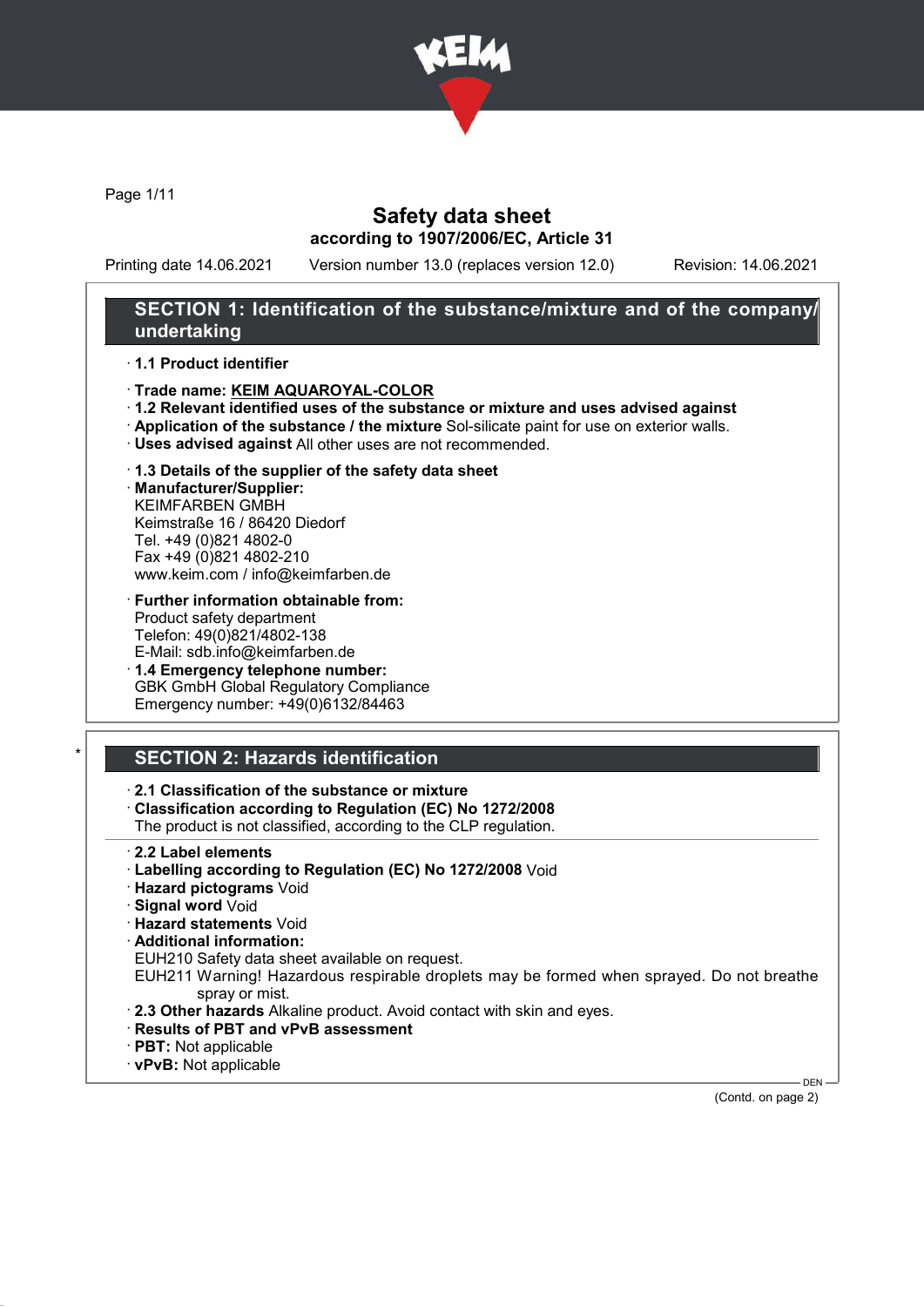

Page 2/11

## Safety data sheet according to 1907/2006/EC, Article 31

Printing date 14.06.2021 Version number 13.0 (replaces version 12.0) Revision: 14.06.2021

### Trade name: KEIM AQUAROYAL-COLOR

(Contd. of page 1)

### **SECTION 3: Composition/information on ingredients**

- · 3.2 Mixtures
- Description:

Aqueous solution of silicic acid potassium salt, silica sol, acrylic polymer, mineral fillers, pigments, additives.

| · Dangerous components:                                                                                         |                                                                                                                                                                                                                                                          |           |
|-----------------------------------------------------------------------------------------------------------------|----------------------------------------------------------------------------------------------------------------------------------------------------------------------------------------------------------------------------------------------------------|-----------|
| CAS: 13463-67-7<br>EINECS: 236-675-5<br>Index number: 022-006-00-2<br>Reg.nr.: 01-2119486799-10-<br><b>XXXX</b> | titanium dioxide [in powder form containing 1 % or more<br>of particles with aerodynamic diameter $\leq 10 \mu m$ ]<br><b>◆ Carc. 2, H351</b>                                                                                                            | 10-25%    |
| CAS: 1314-98-3<br>EINECS: 215-251-3<br>Reg.nr.: 01-2119475779-15-<br><b>XXXX</b>                                | zinc sulphide<br>substance with a Community workplace exposure limit                                                                                                                                                                                     | 2.5-10%   |
| CAS: 1312-76-1<br>EINECS: 215-199-1<br>Reg.nr.: 01-2119456888-17-<br><b>XXXX</b>                                | Silicic acid, potassium salt<br>$\Diamond$ Skin Irrit. 2, H315; Eye Irrit. 2, H319; STOT SE 3,<br>H335<br>Specific concentration limits:<br>Skin Irrit. 2; H315: $C \ge 40 \%$<br>Eye Irrit. 2; H319: $C \ge 40$ %<br>STOT SE 3; H335: $C \ge 40$ %<br>. | $< 2.5\%$ |

· Additional information: For the wording of the listed hazard phrases refer to section 16.

## SECTION 4: First aid measures

#### · 4.1 Description of first aid measures

· General information:

No special measures required.

When seeing the doctor we suggest to present this safety data sheet.

· After inhalation: Supply fresh air; consult doctor in case of complaints.

· After skin contact:

Immediately wash with water and soap and rinse thoroughly.

Do not use solvents or thinners.

If skin irritation continues, consult a doctor.

· After eye contact:

Rinse opened eye for several minutes under running water. Then consult a doctor.

· After swallowing:

Rinse mouth and throat well with water. Do not induce vomiting; call for medical help immediately.

· 4.2 Most important symptoms and effects, both acute and delayed

No further relevant information available.

(Contd. on page 3)

DEN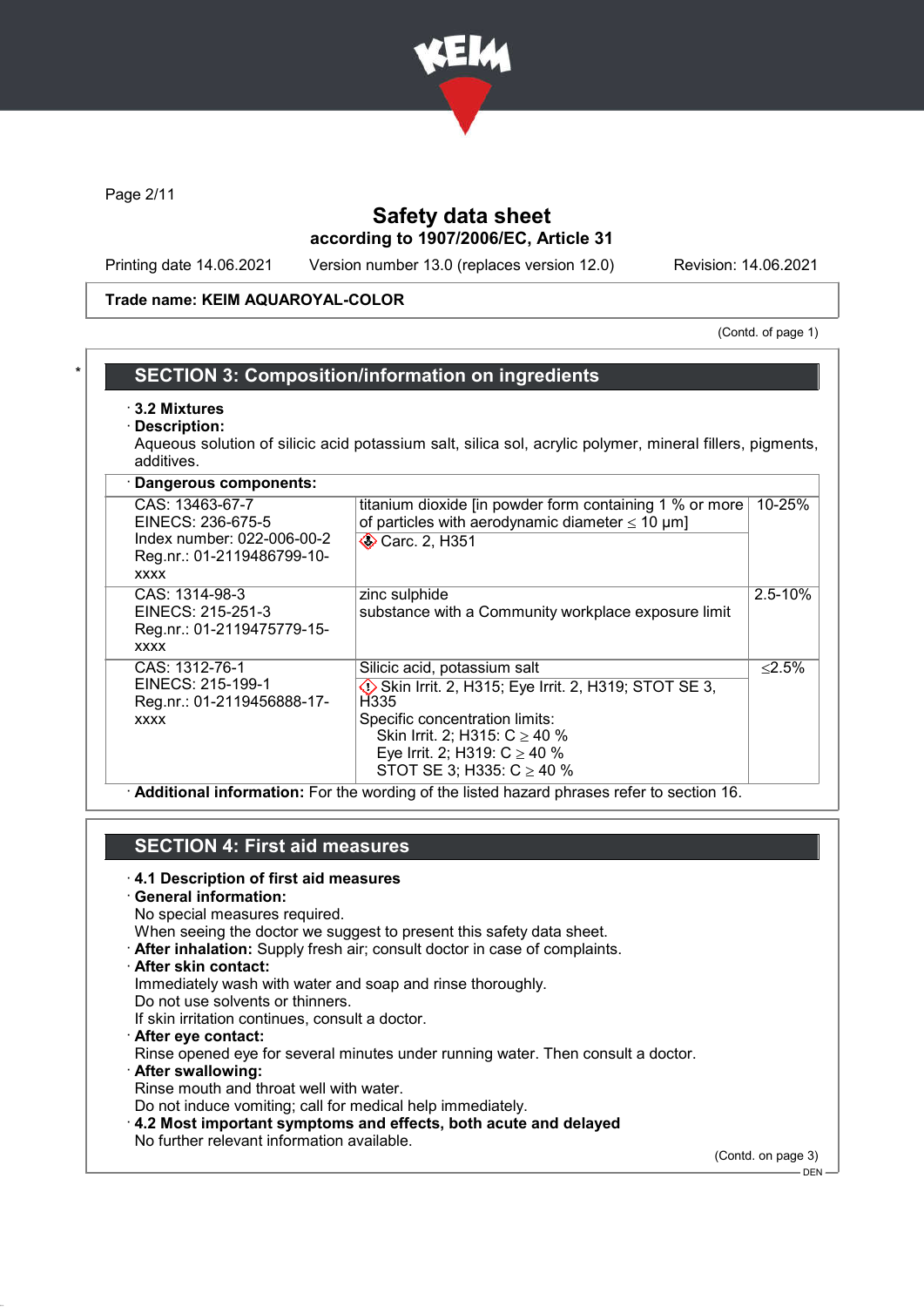

Page 3/11

## Safety data sheet according to 1907/2006/EC, Article 31

Printing date 14.06.2021 Version number 13.0 (replaces version 12.0) Revision: 14.06.2021

### Trade name: KEIM AQUAROYAL-COLOR

#### (Contd. of page 2)

### · 4.3 Indication of any immediate medical attention and special treatment needed No further relevant information available.

## SECTION 5: Firefighting measures

· 5.1 Extinguishing media

- · Suitable extinguishing agents:
- Product itself does not burn. Co-ordinate fire-fighting measures to the fire surroundings.
- · 5.2 Special hazards arising from the substance or mixture
- In case of fire, the following can be released: silicon dioxid (SiO2)

carbon oxide (COx)

- · 5.3 Advice for firefighters
- · Specila protective equipment: Wear self-contained respiratory protective device.
- · Additional information

Dispose of fire debris and contaminated fire fighting water in accordance with official regulations. In case of fire do not breathe smoke, fumes and vapours.

## SECTION 6: Accidental release measures

- · 6.1 Personal precautions, protective equipment and emergency procedures Respect the protection rules (see section 7 a. 8). Ensure adequate ventilation Avoid contact with skin and eyes. Particular danger of slipping on leaked/spilled product. · 6.2 Environmental precautions: Do not allow product to reach soil, sewage system or any water course. Follow local governmental rules and regulations. · 6.3 Methods and material for containment and cleaning up: Absorb with liquid-binding material (sand, diatomite, acid binders, universal binders, sawdust). Dispose of the material collected according to regulations. Clear contaminated areas thoroughly. Flush rests with sufficient amount of water.
- 6.4 Reference to other sections See Section 7 for information on safe handling. See Section 8 for information on personal protection equipment. See Section 13 for disposal information.

# **SECTION 7: Handling and storage**

7.1 Precautions for safe handling

Keep receptacles tightly sealed. Avoid contact with skin and eyes.

Do not inhale aerosols.

(Contd. on page 4)

 $-$  DEN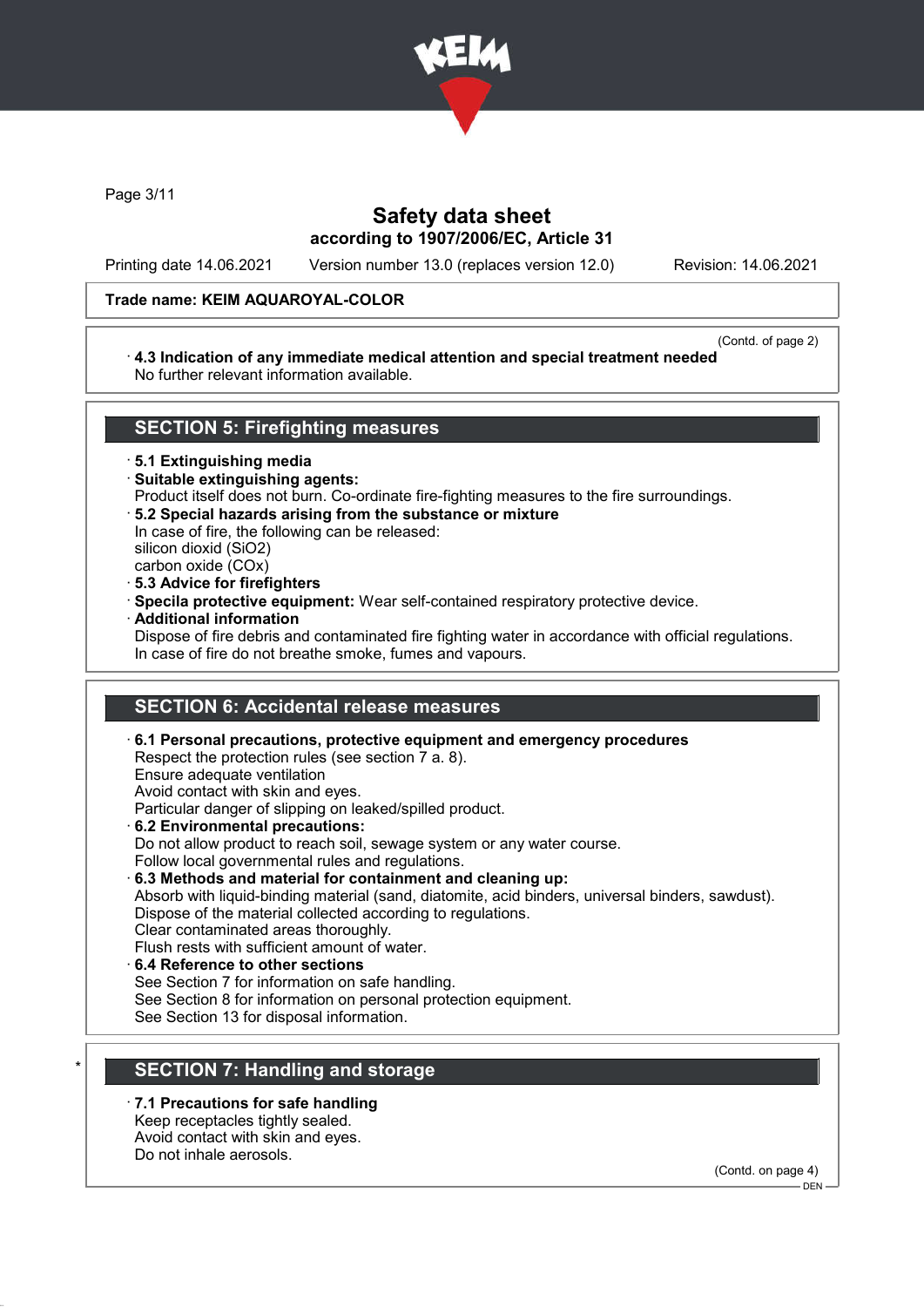

Page 4/11

## Safety data sheet according to 1907/2006/EC, Article 31

Printing date 14.06.2021 Version number 13.0 (replaces version 12.0) Revision: 14.06.2021

### Trade name: KEIM AQUAROYAL-COLOR

(Contd. of page 3) Ensure good ventilation/exhaustion at the workplace. See item 8 (8.2) for information about suitable protective equipment and technical precautions. Respect the protection rules. Information about fire - and explosion protection: The product is not flammable. No special measures required. · 7.2 Conditions for safe storage, including any incompatibilities · Storage: · Requirements to be met by storerooms and receptacles: Keep in the original containers in a cool and dry place. Store only in unopened original receptacles. · Information about storage in one common storage facility: Do not store together with acids. · Further information about storage conditions: Protect from frost. Protect from heat and direct sunlight. Store in cool, dry conditions in well sealed receptacles. · Storage class: 12 · 7.3 Specific end use(s) No further relevant information available.

## SECTION 8: Exposure controls/personal protection

### · 8.1 Control parameters

· Ingredients with limit values that require monitoring at the workplace:

| 13463-67-7 titanium dioxide [in powder form containing 1 % or more of particles with |
|--------------------------------------------------------------------------------------|
| aerodynamic diameter $\leq 10 \mu m$ ]                                               |

AGW (Germany) Long-term value: 1.25\* 10\*\* mg/m<sup>3</sup> 2(II);\*alveolengängig\*\*einatembar; AGS, DFG

## 14808-60-7 Quartz (SiO2)

MAK (Germany) alveolengängige Fraktion

### 1314-98-3 zinc sulphide

MAK (Germany) Long-term value: 0.1A\* 2E\*\* mg/m<sup>3</sup> \*alveolengängig; \*\*einatembar

· Additional information: The lists valid during the making were used as basis.

#### · 8.2 Exposure controls

· Individual protection measures, such as personal protective equipment

### · General protective and hygienic measures:

- Avoid contact with the eyes and skin.
- Do not inhale aerosols.

Wash hands before breaks and at the end of work.

Immediately remove all soiled and contaminated clothing.

### **Respiratory protection:**

Use suitable respiratory protective device only when aerosol or mist is formed. Filter: P

· Hand protection Protective gloves

(Contd. on page 5)

 $-$  DEN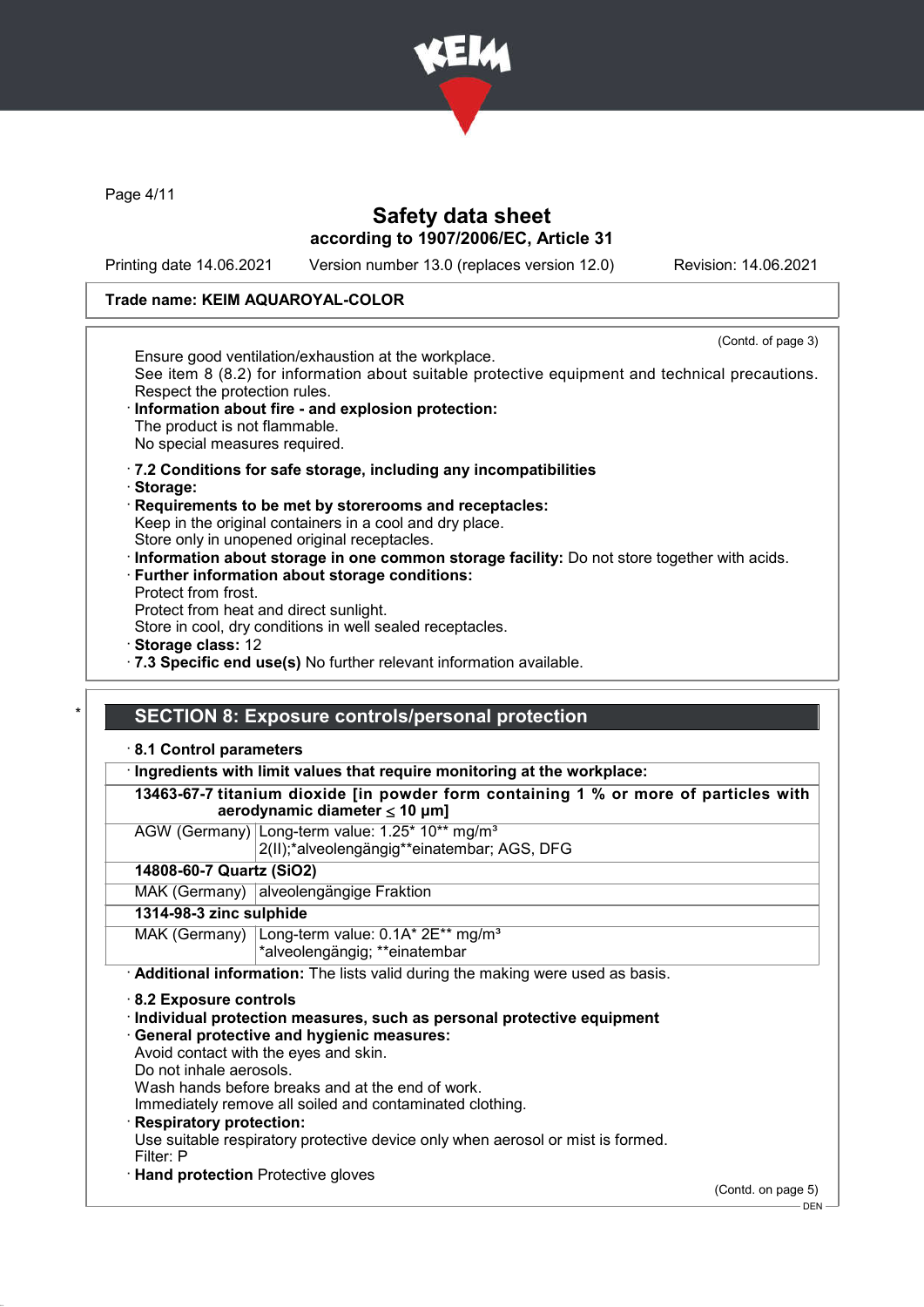

Page 5/11

## Safety data sheet according to 1907/2006/EC, Article 31

Printing date 14.06.2021 Version number 13.0 (replaces version 12.0) Revision: 14.06.2021

### Trade name: KEIM AQUAROYAL-COLOR

· Material of gloves

(Contd. of page 4)

DEN

suitable material e.g.: Nitrile impregnated cotton-gloves PVC or PE gloves Recommended thickness of the material:  $> 0.5$  mm Butyl rubber, BR Recommended thickness of the material:  $\geq 0.7$  mm The selection of the suitable gloves does not only depend on the material, but also on further marks of quality and varies from manufacturer to manufacturer. As the product is a preparation of several substances, the resistance of the glove material can not be calculated in advance and has therefore to be checked prior to the application. Penetration time of glove material Value for the permeation: level  $\geq 6$  (480 min) The determined penetration times according to EN 16523-1:2015 are not performed under practical conditions. Therefore a maximum wearing time, which corresponds to 50% of the penetration time, is recommended. The exact break trough time has to be found out by the manufacturer of the protective gloves and has to be observed. · Eye/face protection Goggles recommended during refilling · Body protection: Protective work clothing Environmental exposure controls See Section 12 and 6.2

No further relevant information available.

# SECTION 9: Physical and chemical properties

| · Colour:                                         | Different, according to colouring. |  |
|---------------------------------------------------|------------------------------------|--|
| · Odour:                                          | <b>Odourless</b>                   |  |
| ⋅ Odour threshold:                                | Not determined                     |  |
| · Melting point/freezing point:                   | Not determined                     |  |
| <b>Boiling point or initial boiling point and</b> |                                    |  |
| boiling range                                     | Not determined                     |  |
| · Flammability                                    | Not applicable                     |  |
| <b>Lower and upper explosion limit</b>            |                                    |  |
| · Lower:                                          | Not applicable                     |  |
| · Upper:                                          | Not applicable                     |  |
| · Flash point:                                    | Not applicable                     |  |
| · Auto-ignition temperature:                      | Product is not selfigniting.       |  |
| · Decomposition temperature:                      | Not determined                     |  |
| $\cdot$ pH at 20 °C                               | $~11*$                             |  |
| · Viscosity:                                      |                                    |  |
| <b>Kinematic viscosity</b>                        | Not determined                     |  |
| Dynamic at 20 °C:                                 | 900-1300* mPas                     |  |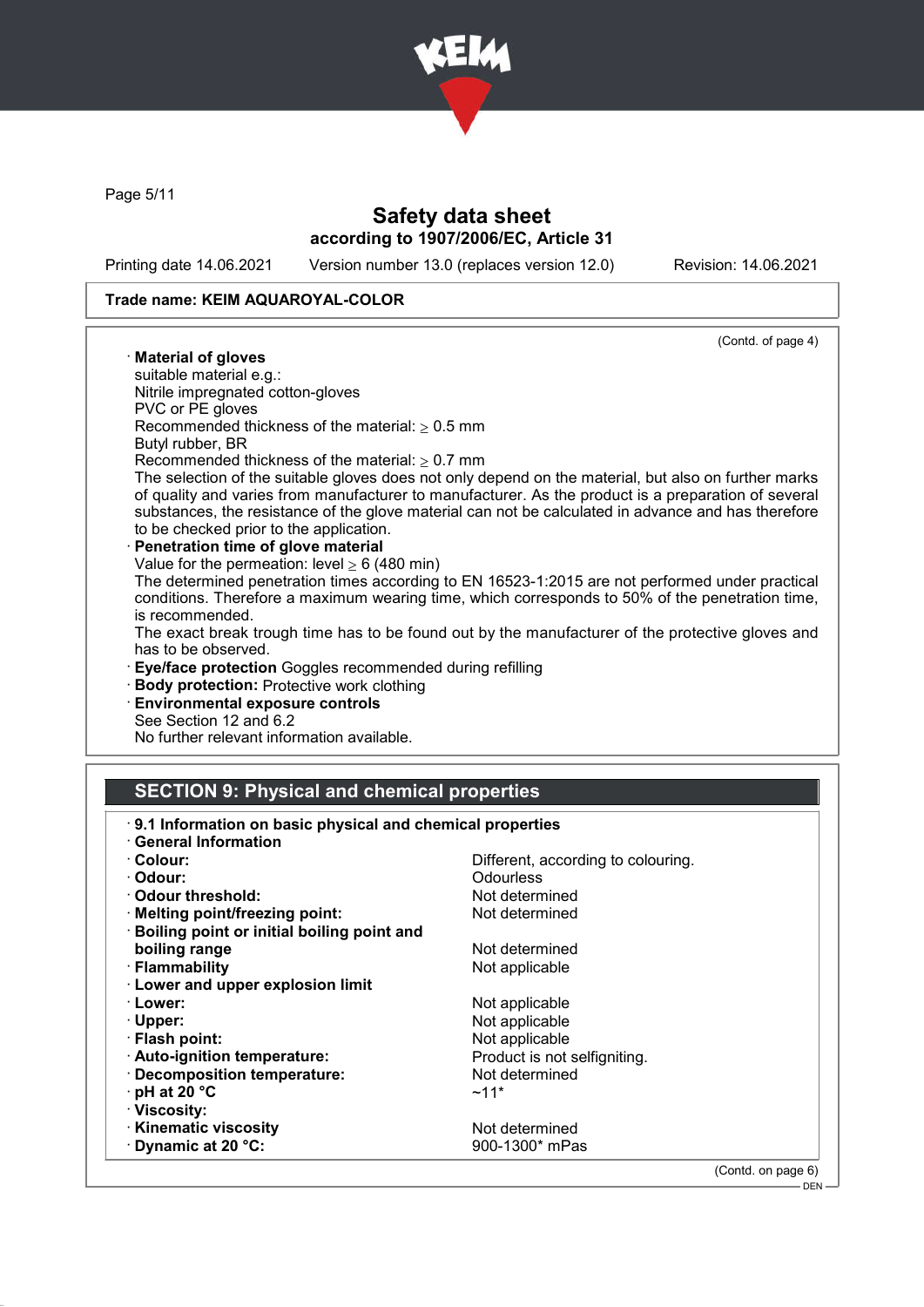

Page 6/11

# Safety data sheet according to 1907/2006/EC, Article 31

Printing date 14.06.2021 Version number 13.0 (replaces version 12.0) Revision: 14.06.2021

### Trade name: KEIM AQUAROYAL-COLOR

| · Solubility                                    |                                                   |
|-------------------------------------------------|---------------------------------------------------|
| · water:                                        | <b>Miscible</b>                                   |
| · Partition coefficient n-octanol/water (log    |                                                   |
| value)                                          | Not applicable                                    |
| · Vapour pressure at 20 °C:                     | $\sim$ 23 hPa                                     |
| · Density and/or relative density               |                                                   |
| Density at 20 °C:                               |                                                   |
| · Relative density                              | $1.5 - 1.7$ * g/cm <sup>3</sup><br>Not determined |
| · Vapour density                                | Not applicable.                                   |
|                                                 |                                                   |
| · 9.2 Other information                         | * The values are for freshly produced material    |
|                                                 | and may change with the time.                     |
| · Appearance:                                   |                                                   |
| $\cdot$ Form:                                   | Fluid                                             |
| · Important information on protection of health |                                                   |
| and environment, and on safety.                 |                                                   |
| · Ignition temperature:                         | Not determined                                    |
| · Explosive properties:                         | Product does not present an explosion hazard.     |
| Change in condition                             |                                                   |
| · Softening point/range                         |                                                   |
| Oxidising properties:                           | Not applicable                                    |
| · Evaporation rate                              | Not applicable                                    |
| · Information with regard to physical hazard    |                                                   |
| classes                                         |                                                   |
| · Explosives                                    | Void                                              |
| · Flammable gases                               | Void                                              |
| · Aerosols                                      | Void                                              |
| · Oxidising gases                               | Void                                              |
| · Gases under pressure                          | Void                                              |
| · Flammable liquids                             | Void                                              |
| · Flammable solids                              | Void                                              |
|                                                 | Void                                              |
| · Self-reactive substances and mixtures         |                                                   |
| · Pyrophoric liquids                            | Void                                              |
| · Pyrophoric solids                             | Void                                              |
| · Self-heating substances and mixtures          | Void                                              |
| · Substances and mixtures, which emit           |                                                   |
| flammable gases in contact with water           | Void                                              |
| · Oxidising liquids                             | Void                                              |
| · Oxidising solids                              | Void                                              |
| · Organic peroxides                             | Void                                              |
| Corrosive to metals                             | Void                                              |
| · Desensitised explosives                       | Void                                              |

(Contd. on page 7)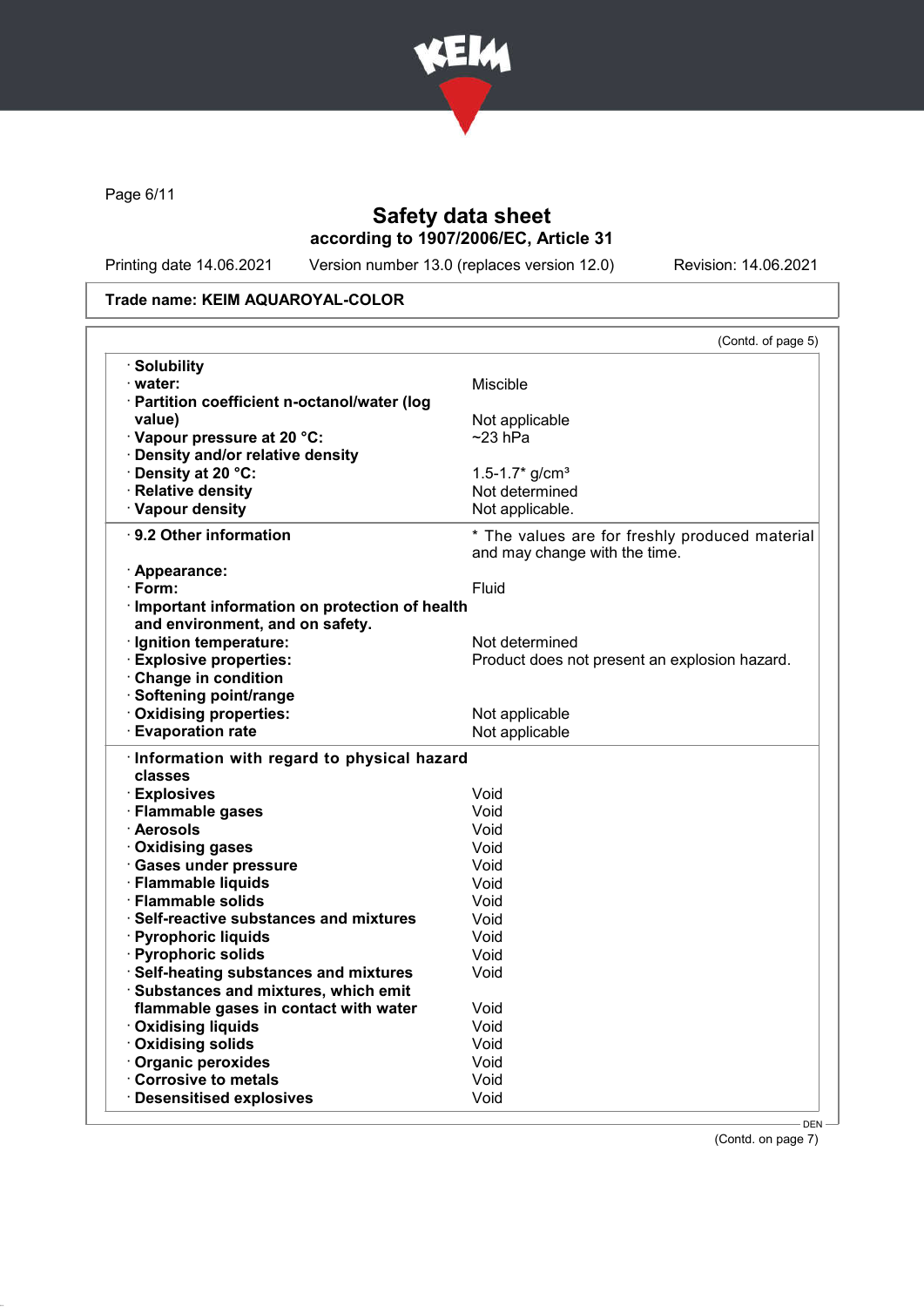

Page 7/11

## Safety data sheet according to 1907/2006/EC, Article 31

Printing date 14.06.2021 Version number 13.0 (replaces version 12.0) Revision: 14.06.2021

### Trade name: KEIM AQUAROYAL-COLOR

(Contd. of page 6)

## SECTION 10: Stability and reactivity

- · 10.1 Reactivity No further relevant information available.
- · 10.2 Chemical stability Stable under normal conditions of storage and use.
- · Thermal decomposition / conditions to be avoided:
- No decomposition if used according to specifications.
- · 10.3 Possibility of hazardous reactions No dangerous reactions known.
- · 10.4 Conditions to avoid No further relevant information available.
- · 10.5 Incompatible materials: Acids
- · 10.6 Hazardous decomposition products:
- In case of fire, the following can be released:
- silicon dioxid (SiO2)
- Carbon oxides (COx)

No hazardous decomposition products if stored and handled as prescribed.

## **SECTION 11: Toxicological information**

### · 11.1 Information on hazard classes as defined in Regulation (EC) No 1272/2008

Acute toxicity Based on available data, the classification criteria are not met.

|  |  | · LD/LC50 values relevant for classification: |
|--|--|-----------------------------------------------|
|--|--|-----------------------------------------------|

13463-67-7 titanium dioxide [in powder form containing 1 % or more of particles with aerodynamic diameter ≤ 10 μm]

|  |         | Inhalative $ ATE \text{ mix } (4h)   > 5 \text{ mg/l } (inhalation)$ |
|--|---------|----------------------------------------------------------------------|
|  | ATE mix | $ >2,000$ mg/kg (dermal)                                             |
|  |         | $ >2,000$ mg/kg (orally)                                             |
|  | NOAEL   | 3,500 mg/kg /Oral (rat) (90d)                                        |

## 1314-98-3 zinc sulphide

Oral LD50 >15,000 mg/kg (rat) (OECD 401)

· Skin corrosion/irritation Frequent persistent contact with the skin may cause skin irritation.

· Serious eye damage/irritation

In case of longer exposure, slightly irritating effect to the eyes is possible.

· during inhalation: Irritant effect possible.

· during swallowing: Irritant effect possible

· Respiratory or skin sensitisation Based on available data, the classification criteria are not met.

- · Germ cell mutagenicity Based on available data, the classification criteria are not met.
- · Carcinogenicity Based on available data, the classification criteria are not met.

· Reproductive toxicity Based on available data, the classification criteria are not met.

· STOT-single exposure Based on available data, the classification criteria are not met.

· STOT-repeated exposure Based on available data, the classification criteria are not met.

· Aspiration hazard Based on available data, the classification criteria are not met.

· Other information (about experimental toxicology):

Experimental analysis are not available.

The product was not tested. The statements on toxicology have been derived from the properties of the individual components.

(Contd. on page 8)

DEN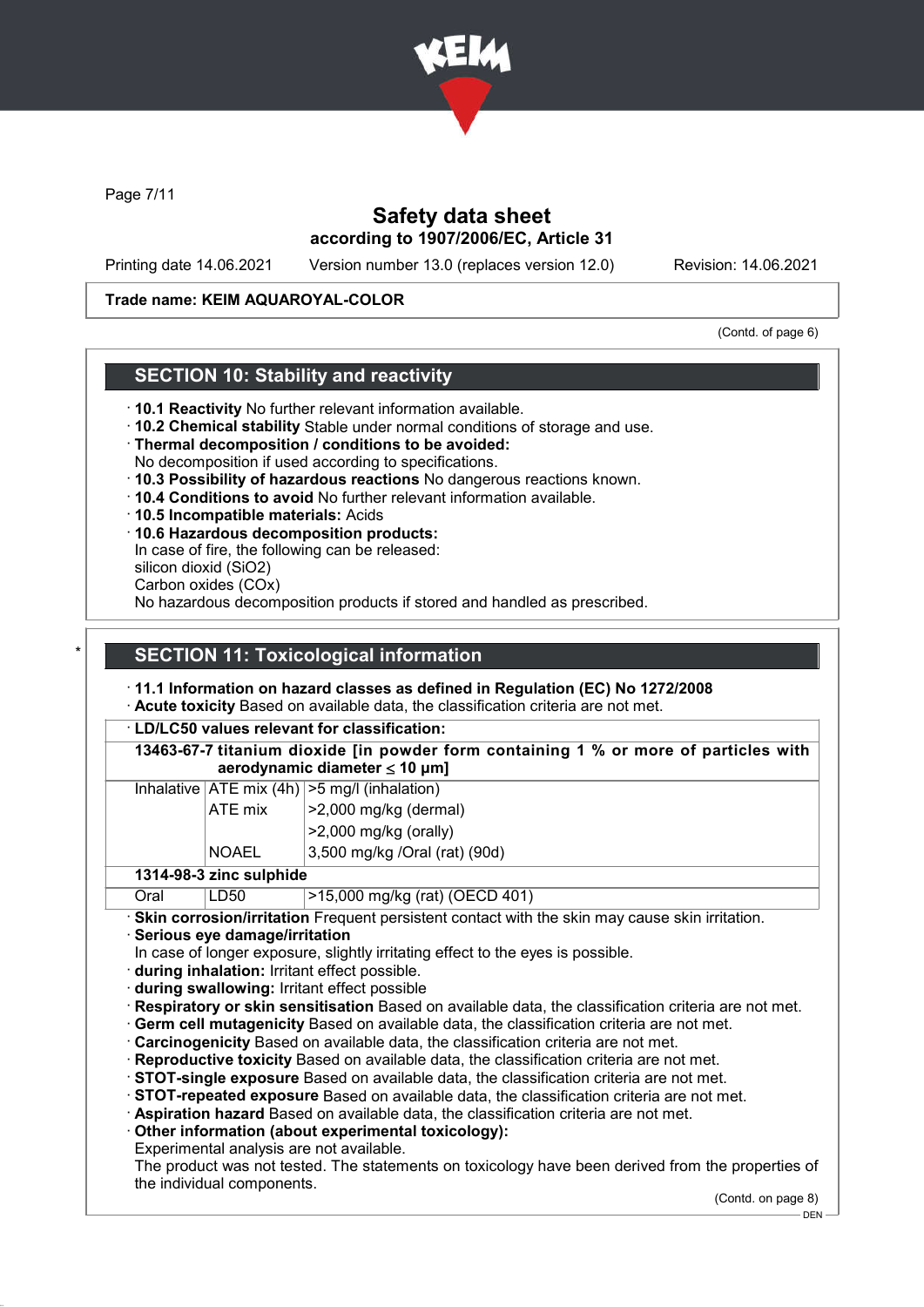

Page 8/11

## Safety data sheet according to 1907/2006/EC, Article 31

Printing date 14.06.2021 Version number 13.0 (replaces version 12.0) Revision: 14.06.2021

### Trade name: KEIM AQUAROYAL-COLOR

(Contd. of page 7)

· Subacute to chronic toxicity:

**Repeated dose toxicity** 

13463-67-7 titanium dioxide [in powder form containing 1 % or more of particles with aerodynamic diameter ≤ 10 μm]

Inhalative | NOAEC | 10 mg/m<sup>3</sup> (rat) (90d)

· CMR effects (carcinogenity, mutagenicity and toxicity for reproduction) Not applicable

· 11.2 Information on other hazards

**Endocrine disrupting properties** 

None of the ingredients is listed.

## **SECTION 12: Ecological information**

### · 12.1 Toxicity

Aquatic toxicity:

| 13463-67-7 titanium dioxide [in powder form containing 1 % or more of particles with |  |
|--------------------------------------------------------------------------------------|--|
| aerodynamic diameter $\leq$ 10 µm]                                                   |  |

| <b>NOEC</b>                                                                                                                                              | $\geq$ 100,000 mg/kg (sediment fresh water)              |  |  |
|----------------------------------------------------------------------------------------------------------------------------------------------------------|----------------------------------------------------------|--|--|
| <b>EC50</b>                                                                                                                                              | >100 mg/kg (freshwater alga) (OECD 201)                  |  |  |
| <b>EC 50</b>                                                                                                                                             | >10,000 mg/l (algae) (ISO 10253)                         |  |  |
| <b>LC 50</b>                                                                                                                                             | >10,000 mg/l (marine fish) (OECD 203)                    |  |  |
|                                                                                                                                                          | >1,000 mg/l (freshwater fish) (EPA-540/9-85-006)         |  |  |
|                                                                                                                                                          | >1,000 mg/l (daphnia) (OECD 202)                         |  |  |
| 1314-98-3 zinc sulphide                                                                                                                                  |                                                          |  |  |
|                                                                                                                                                          | EC 50/48h (static)   100 mg/l (daphnia) (OECD 202)       |  |  |
|                                                                                                                                                          | EC 50/96h (static) $ 100 \text{ mg/l}$ (fish) (OECD 203) |  |  |
|                                                                                                                                                          | EC 50/72 h (static)   100 mg/l (algae) (OECD 202)        |  |  |
| · 12.2 Persistence and degradability No further relevant information available.                                                                          |                                                          |  |  |
| · 12.3 Bioaccumulative potential No further relevant information available.                                                                              |                                                          |  |  |
| · 12.4 Mobility in soil No further relevant information available.                                                                                       |                                                          |  |  |
|                                                                                                                                                          | 12.5 Results of PBT and vPvB assessment                  |  |  |
| $\cdot$ PBT: Not applicable                                                                                                                              |                                                          |  |  |
| · vPvB: Not applicable                                                                                                                                   |                                                          |  |  |
|                                                                                                                                                          | 12.6 Endocrine disrupting properties                     |  |  |
| The product does not contain substances with endocrine disrupting properties.                                                                            |                                                          |  |  |
| 12.7 Other adverse effects                                                                                                                               |                                                          |  |  |
| · Additional ecological information:                                                                                                                     |                                                          |  |  |
| · AOX-indication:                                                                                                                                        |                                                          |  |  |
| Due to the substance of content which do not include organic jointed halogens, the product can not<br>take influence on the AOX-load of the waste water. |                                                          |  |  |
| $\cdot$ According to the formulation contains the following heavy metals and compounds from the                                                          |                                                          |  |  |

EU guideline NO. 2006/11/EC: The product contains BaSO4, TiO2, ZnS.

(Contd. on page 9)

DEN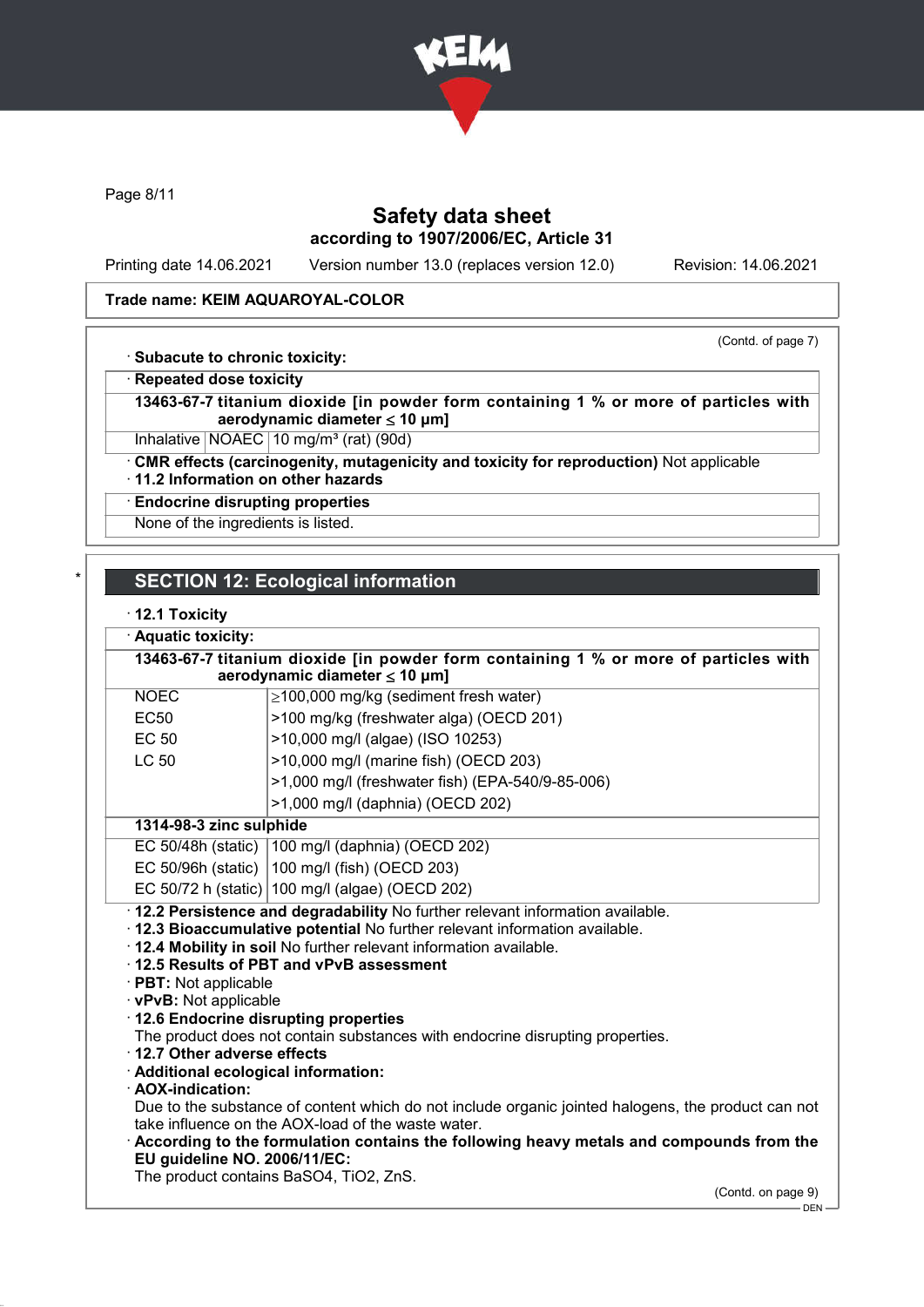

Page 9/11

## Safety data sheet according to 1907/2006/EC, Article 31

Printing date 14.06.2021 Version number 13.0 (replaces version 12.0) Revision: 14.06.2021

### Trade name: KEIM AQUAROYAL-COLOR

(Contd. of page 8)

### · General notes:

At present there are no ecotoxicological assessments.

The statements on ecotoxicology have been derived from the properties of the individual components.

Do not allow product to reach ground water, water course or sewage system.

Water hazard class 1 (German Regulation) (Self-assessment): slightly hazardous for water

### SECTION 13: Disposal considerations

· 13.1 Waste treatment methods

· Recommendation

Disposal must be made according to official regulations.

Must not be disposed with household garbage. Do not allow product to reach sewage system.

· European waste catalogue

08 01 12 waste paint and varnish other than those mentioned in 08 01 11

· Uncleaned packaging:

· Recommendation: Disposal must be made according to official regulations.

· Recommended cleansing agents: Water, if necessary with cleansing agents.

## SECTION 14: Transport information

| 14.1 UN number or ID number<br>· ADR, IMDG, IATA                                         | Void                                                          |  |
|------------------------------------------------------------------------------------------|---------------------------------------------------------------|--|
| 14.2 UN proper shipping name<br>· ADR, IMDG, IATA                                        | Void                                                          |  |
| 14.3 Transport hazard class(es)                                                          |                                                               |  |
| · ADR, IMDG, IATA<br>∴Class                                                              | Void                                                          |  |
| 14.4 Packing group<br>· ADR, IMDG, IATA                                                  | Void                                                          |  |
| 14.5 Environmental hazards:                                                              | Not applicable.                                               |  |
| $\cdot$ 14.6 Special precautions for user                                                | Not applicable                                                |  |
| 14.7 Maritime transport in bulk according to<br><b>IMO instruments</b><br>Not applicable |                                                               |  |
| · Transport/Additional information:                                                      | No dangerous good in sense of these transport<br>regulations. |  |
| · UN "Model Regulation":                                                                 | Void                                                          |  |
|                                                                                          | $DEN -$                                                       |  |

(Contd. on page 10)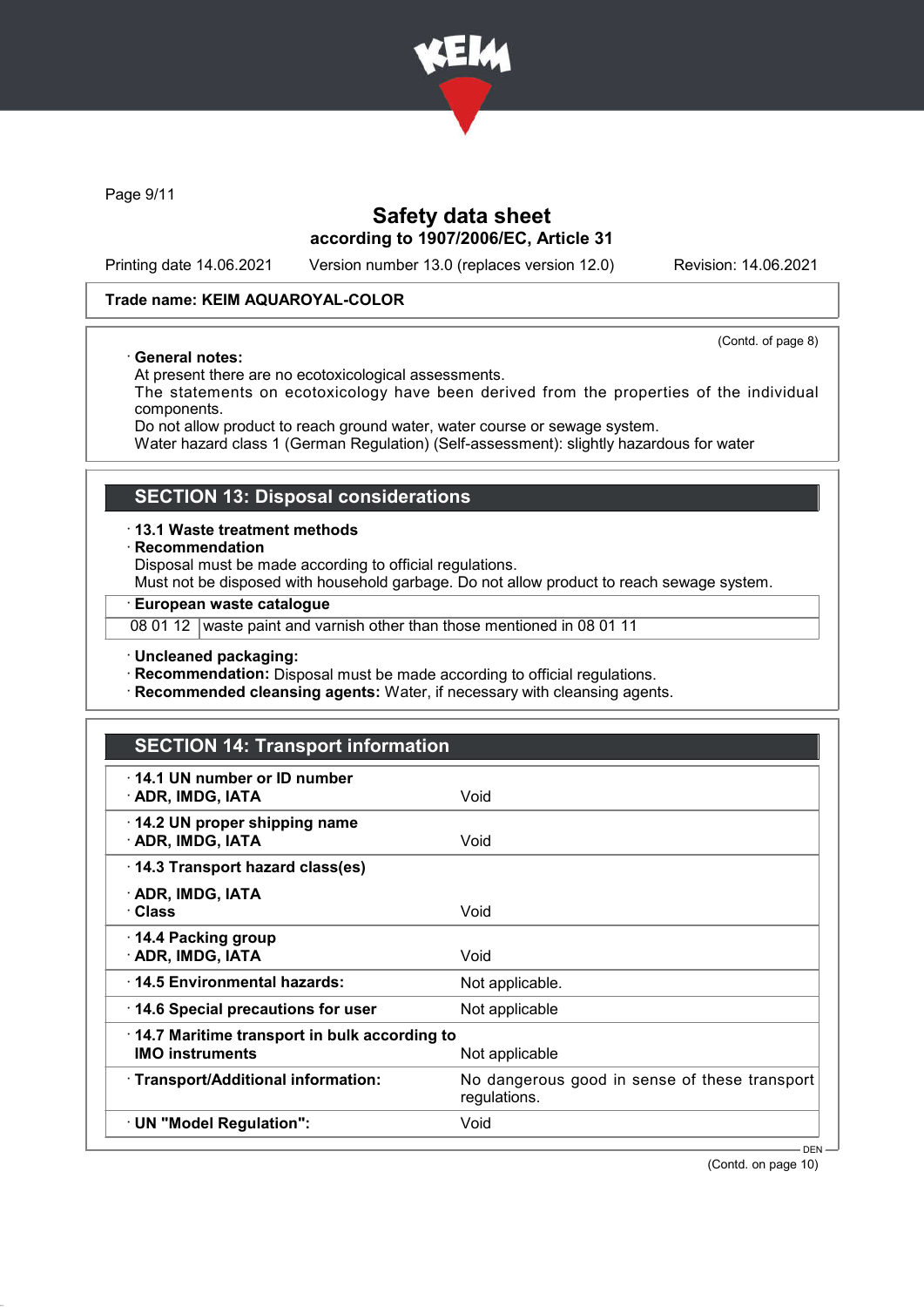

Page 10/11

## Safety data sheet according to 1907/2006/EC, Article 31

Printing date 14.06.2021 Version number 13.0 (replaces version 12.0) Revision: 14.06.2021

### Trade name: KEIM AQUAROYAL-COLOR

(Contd. of page 9)

## **SECTION 15: Regulatory information**

- · 15.1 Safety, health and environmental regulations/legislation specific for the substance or mixture
- Labelling according to Regulation (EC) No 1272/2008
- For information on labelling please refer to section 2 of this document.
- · Directive 2012/18/EU
- · Named dangerous substances ANNEX I None of the ingredients is listed.
- · LIST OF SUBSTANCES SUBJECT TO AUTHORISATION (ANNEX XIV)

None of the ingredients is listed.

DIRECTIVE 2011/65/EU on the restriction of the use of certain hazardous substances in electrical and electronic equipment – Annex II

None of the ingredients is listed.

- **REGULATION (EU) 2019/1148**
- · Annex I RESTRICTED EXPLOSIVES PRECURSORS (Upper limit value for the purpose of licensing under Article 5(3))
- None of the ingredients is listed.
- Annex II REPORTABLE EXPLOSIVES PRECURSORS

None of the ingredients is listed.

· National regulations:

- · Waterhazard class: Water hazard class 1 (Self-assessment): slightly hazardous for water.
- · Other regulations, limitations and prohibitive regulations
- · Substances of very high concern (SVHC) according to REACH, Article 57 Not applicable
- · Product-Code/Giscode: BSW40
- · 15.2 Chemical safety assessment: A Chemical Safety Assessment has not been carried out.

# SECTION 16: Other information

This information is based on our present knowledge. However, this shall not constitute a guarantee for any specific product features and shall not establish a legally valid contractual relationship.

#### **Relevant phrases**

H315 Causes skin irritation.

H319 Causes serious eye irritation.

H335 May cause respiratory irritation.

H351 Suspected of causing cancer.

· Department issuing SDS: KEIMFARBEN Germany, Product safety department

- · Version number of previous version: 12.0
- · Abbreviations and acronyms:

ADR: Accord relatif au transport international des marchandises dangereuses par route (European Agreement Concerning the International Carriage of Dangerous Goods by Road)

IMDG: International Maritime Code for Dangerous Goods IATA: International Air Transport Association

GHS: Globally Harmonised System of Classification and Labelling of Chemicals

(Contd. on page 11)